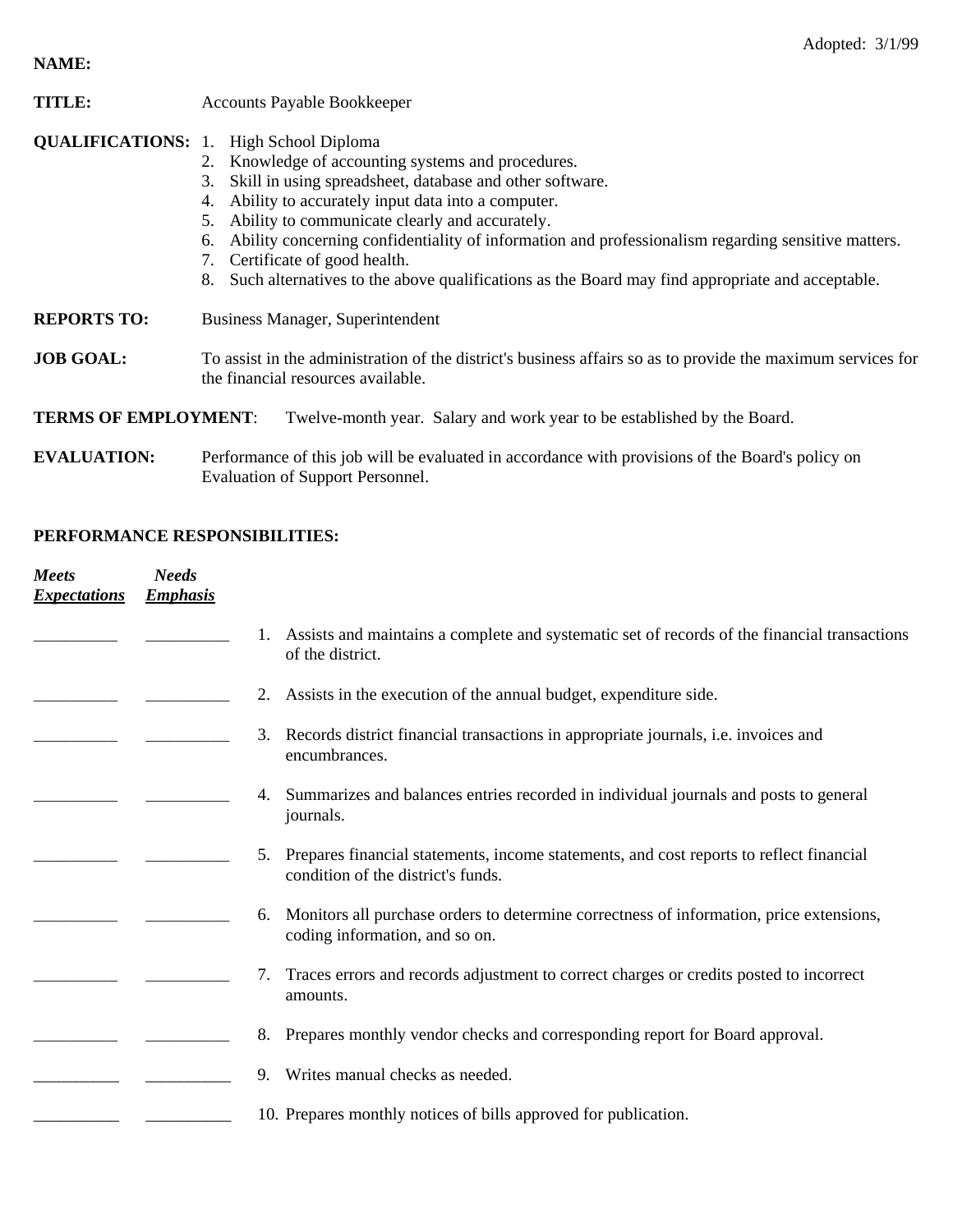| <b>Meets</b><br><b>Expectations</b> | <b>Needs</b><br><b>Emphasis</b> |                                                                                                                                        |
|-------------------------------------|---------------------------------|----------------------------------------------------------------------------------------------------------------------------------------|
|                                     |                                 | 11. Coordinates, processes, and controls transfers of budgeted funds as requested by<br>administration.                                |
|                                     |                                 | 12. Enters fixed asset inventory purchases in computer and issues tag numbers.                                                         |
|                                     |                                 | 13. Backs up of Fund Accounts regularly.                                                                                               |
|                                     |                                 | 14. Assists with preparation of Certified Annual Report.                                                                               |
|                                     |                                 | 15. Reports to the superintendent on the accounting affairs of the district and recommends<br>changes and improvements as needed.      |
|                                     |                                 | 16. Performs such other tasks and assumes such other responsibilities that may from time to<br>time be assigned by the superintendent. |
|                                     |                                 | 17. Fulfills Director of Business/Finance duties by maintaining and operating the financial<br>accounting software, during absences.   |
|                                     |                                 | 18. Signs (machine) and sends out payroll checks.                                                                                      |
|                                     |                                 | 19. Prepares annuity checks monthly and sends them to the various companies                                                            |
|                                     |                                 | Attendance                                                                                                                             |
|                                     |                                 | Punctuality                                                                                                                            |
|                                     |                                 | Dependability                                                                                                                          |
|                                     |                                 | Relationship with Other Personnel                                                                                                      |
|                                     |                                 | Relationship with Students/Public                                                                                                      |
|                                     |                                 | <b>Quality of Work</b>                                                                                                                 |
|                                     |                                 | Cooperation                                                                                                                            |
|                                     |                                 | Work Habits (Neatness, Speed, Etc.)                                                                                                    |
|                                     |                                 | School Ethics (Confidentiality, Loyalty)                                                                                               |
|                                     |                                 | Other                                                                                                                                  |
|                                     |                                 |                                                                                                                                        |

## **EVALUATION SUMMARY**

I believe that this employee's major strong points are:

| <u>.</u> |  |
|----------|--|

 $\overline{\phantom{a}}$  , and the contribution of the contribution of the contribution of the contribution of the contribution of the contribution of the contribution of the contribution of the contribution of the contribution of the